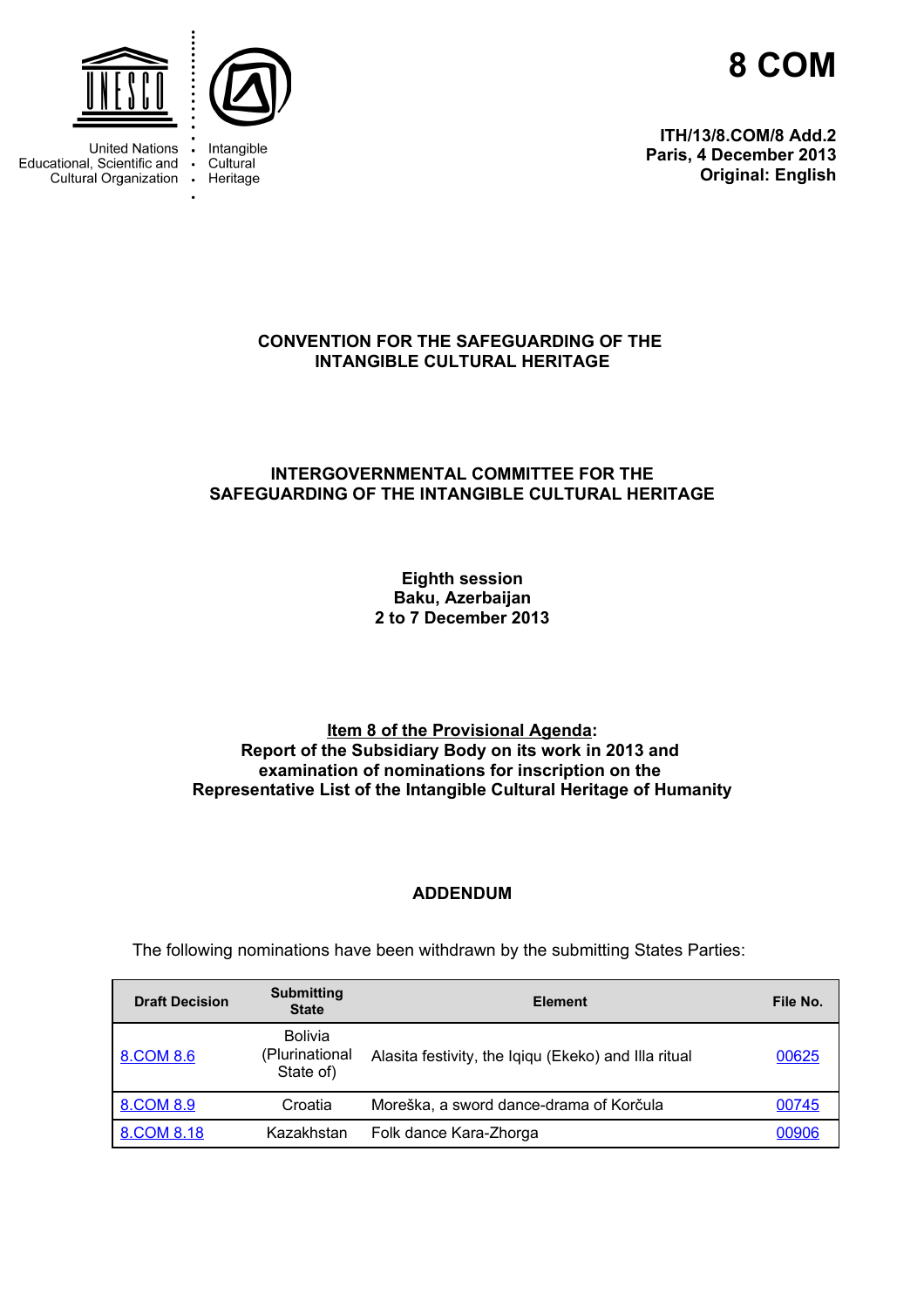

**ITH/13/8.COM/8 Paris, 21 October 2013 Original: English**



**United Nations** Educational, Scientific and • Cultural Organization .



Intangible Cultural Heritage

# **CONVENTION FOR THE SAFEGUARDING OF THE INTANGIBLE CULTURAL HERITAGE**

# **INTERGOVERNMENTAL COMMITTEE FOR THE SAFEGUARDING OF THE INTANGIBLE CULTURAL HERITAGE**

**Eighth session Baku, Azerbaijan 2 to 7 December 2013**

**Item 8 of the Provisional Agenda: Report of the Subsidiary Body on its work in 2013 and examination of nominations for inscription on the Representative List of the Intangible Cultural Heritage of Humanity**

#### **Summary**

At its seventh session, the Committee established a Subsidiary Body responsible for the evaluation in 2013 of nominations for inscription on the Representative List [\(Decision 7.COM 12.c\)](http://www.unesco.org/culture/ich/doc/src/ITH-12-7.COM-Decisions_-EN.doc). This document constitutes the report of the Subsidiary Body, which includes an overview of the 2013 nominations and working methods (Part A), the recommendations of the Subsidiary Body (Part B), comments and observations on the 2013 nominations (Part C) and a set of draft decisions for the Committee's consideration (Part D).

**Decisions required:** paragraph 57